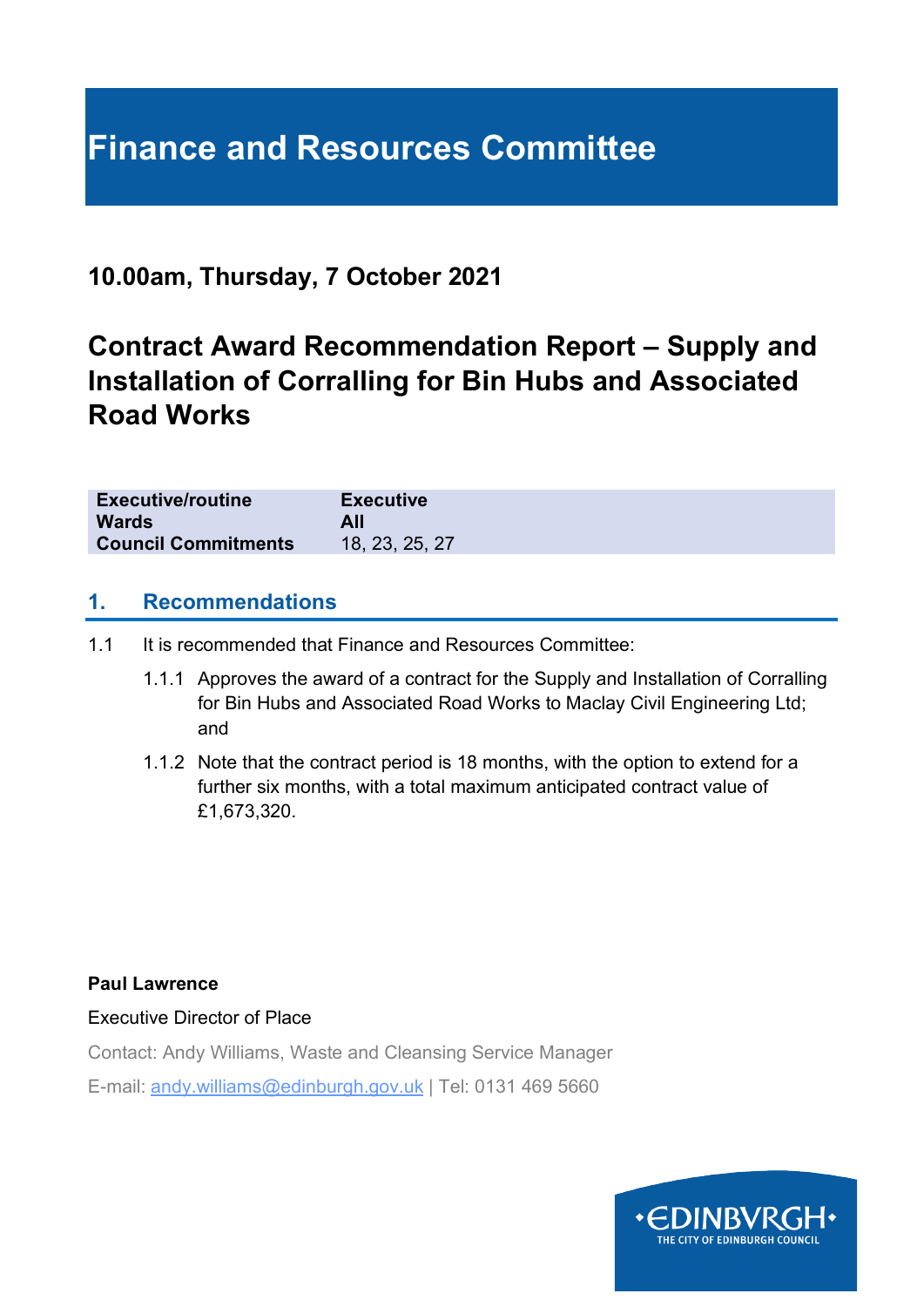# **Report**

## **Contract Award Recommendation Report – Supply and Installation of Corralling for Bin Hubs and Associated Road Works**

## **2. Executive Summary**

2.1 Following a tendering exercise, this report seeks approval from the Finance and Resources Committee for the award of a contract for the supply and installation of corralling for bin hubs and associated road works. The total maximum anticipated contract value (including extensions), for the delivery of all project phases (as outlined in section 3.10 of this report) is £1,673,320.

## **3. Background**

- 3.1 In order to provide fit for purpose and future proofed communal waste and recycling facilities for the citizens of Edinburgh, a Communal Bin Review (CBR) project is underway. It is the intention to re-configure and install on-street communal bins for all waste and recycling streams, with a view to creating one-stop communal bin hubs and ensuring ease and equality of access to all citizens.
- 3.2 As part of the CBR project the on-street communal bins, which service around 60,000 households city-wide, will be surrounded by corralling (railings/bull bars) to keep them in the correct position and to create a "hub". Corralling will be installed in an estimated 1,750 locations city-wide.
- 3.3 The introduction of corralling will deliver the following benefits:

#### **Residents:**

- 3.3.1 Easier access to waste and recycling bins; and
- 3.3.2 Safer passage for pedestrians, wheelchair users, prams, cyclists and other road users, resulting from the reduction/prevention of obstruction of crossing points, dropped kerbs and pavements.

#### **Waste Collection Crews:**

- 3.3.3 Easier access for bin collection;
- 3.3.4 Safer passage during collection and reduction/prevention of the requirement to move the bins between cars; and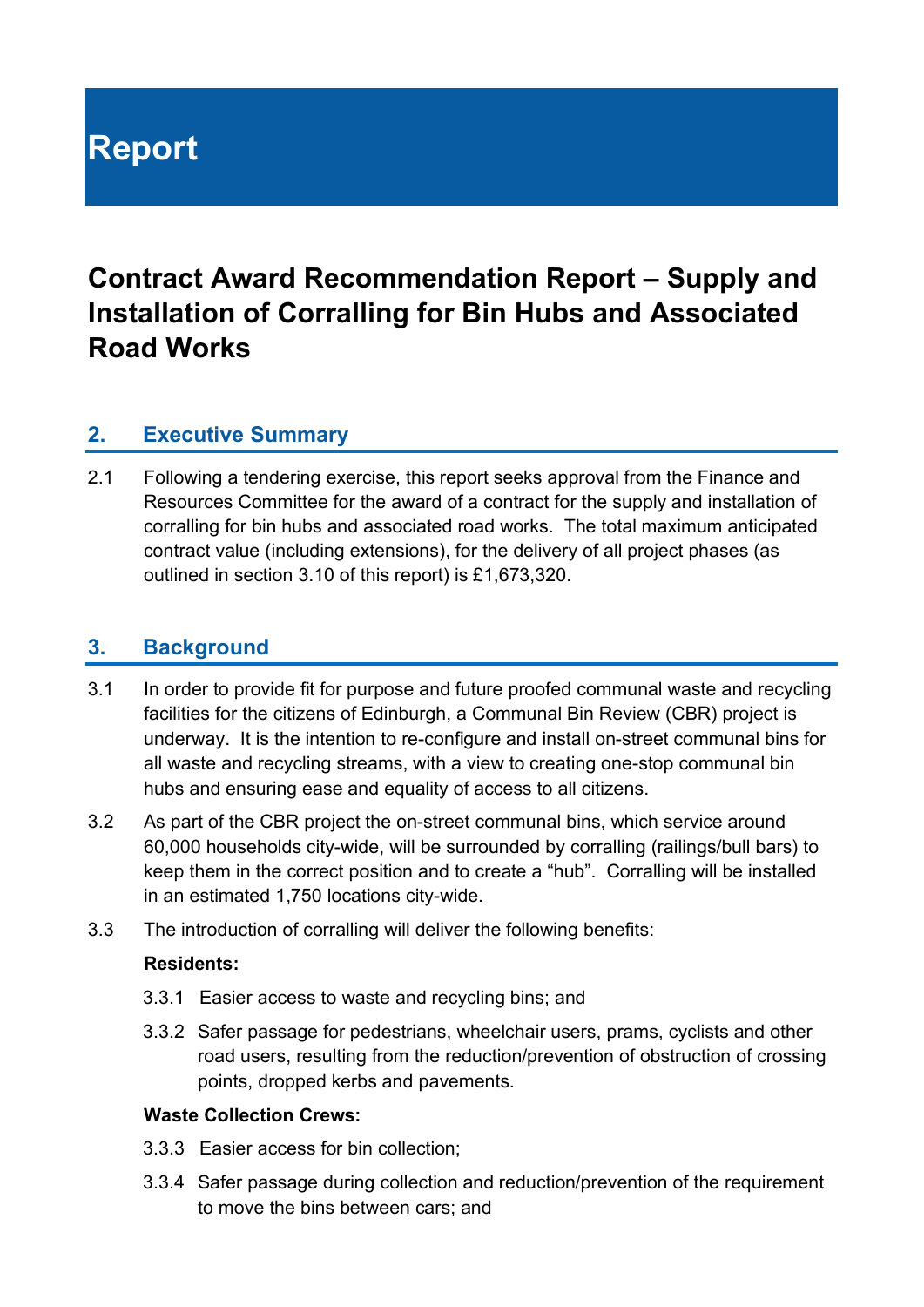3.3.5 Easier bin return following collection (as the bin hub will be clearly demarcated by the corralling).

#### **Environmental:**

- 3.3.6 Enhancement of the existing recycling service is expected to increase the amount of waste recycled, and reduce the amount sent for energy recovery or other disposal, which contributes to a reduction in carbon emissions and improvements to resource use at a global level; and
- 3.3.7 A more cohesive communal bin service is expected to reduce littering and so enhance the local environment, and reduce leaks of waste to the wider environment;

#### **Streetscape:**

- 3.3.8 Reduction of clutter in the public realm; with particular benefits for specific groups such as people with visual impairments and wheelchair users;
- 3.3.9 Increased pavement space for social distancing;
- 3.3.10 Improved street cleanliness; and
- 3.3.11General improvement in the local environment and on street aesthetics.
- 3.4 To deliver the aforementioned requirement, a contract is proposed for the Supply and Installation of Corralling for Bin Hubs and Associated Road Works.
- 3.5 The corralling installation will be undertaken in a phased approach (by area) which will enable a co-ordinated phased approach for the required statutory compliance activities, such as Traffic Regulation Order (TRO) approval, and faster commencement of roll out.
- 3.6 Outline of the phases\*:

| Phase          | Area                                                                    | <b>Estimated</b><br>Timeframe |
|----------------|-------------------------------------------------------------------------|-------------------------------|
|                | Leith, Leith Walk and Craigentinny                                      | 14 weeks                      |
| $\overline{2}$ | Gorgie, Fountainbridge, Corstorphine, Forth, Portobello and<br>Colinton | 7 weeks                       |
| 3              | Fountainbridge, Hillside, Inverleith and Morningside                    | 14 weeks                      |
|                | Inverleith, City Centre and Southside                                   | 18 weeks                      |

\*overview - subject to change/development during installation roll-out

3.7 A short-term supply of corralling (400 units, approximately six to eight weeks supply) was procured from a third party supplier (following a Quick Quote) to enable the recommended Contractor to commence the phase one works as soon as possible following contract award.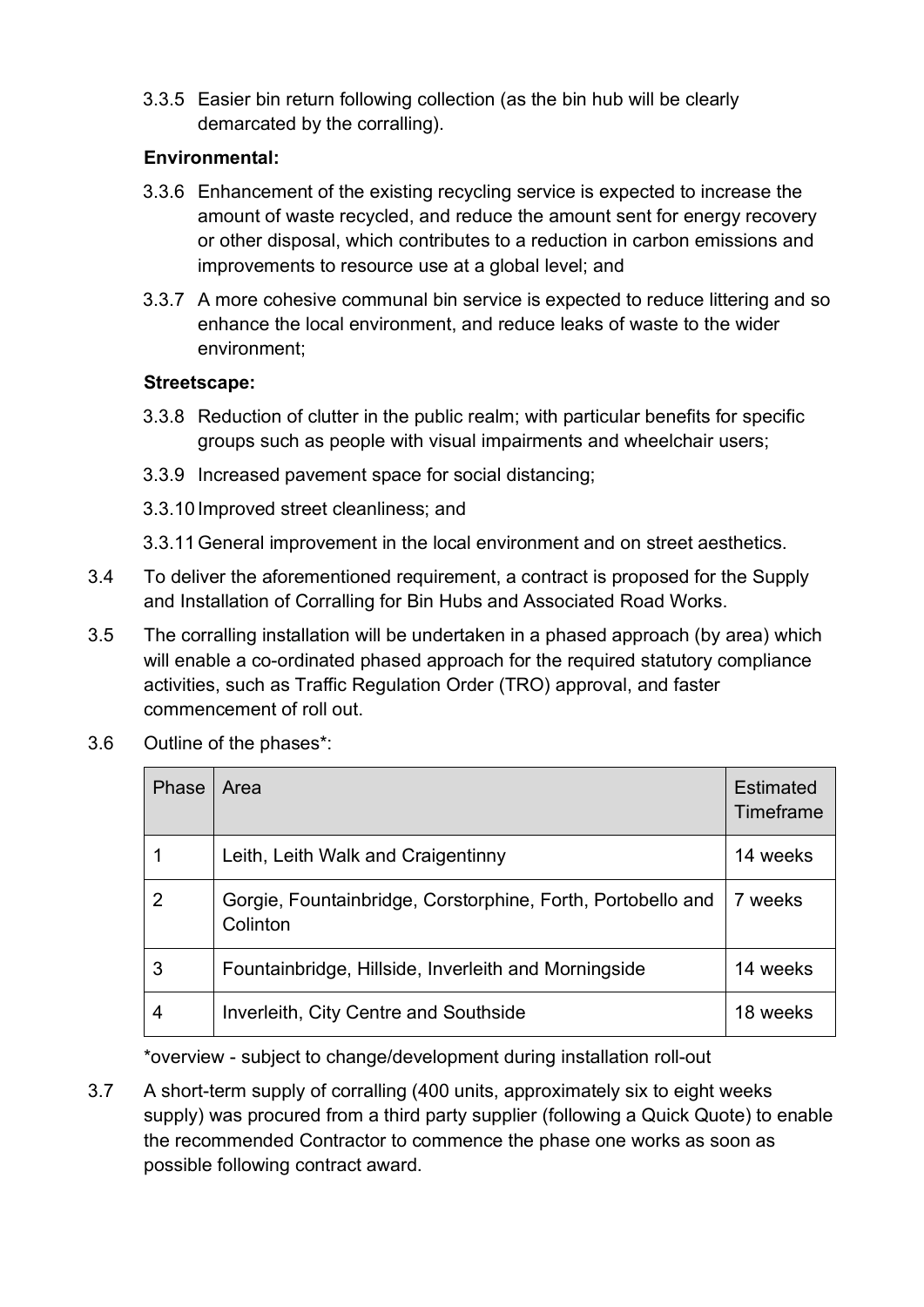- 3.8 This contingency mitigates against the risk of potential project delays resulting from corralling lead times (eight to 10 weeks).
- 3.9 Once the short-term supply of corralling is exhausted, the recommended Contractor will supply the corralling moving forward.
- 3.10 The approach to be taken in the World Heritage Site (part of phase four) will be subject to a further options appraisal, which will include consultation with Edinburgh World Heritage and engagement with residents.

## **4. Main report**

- 4.1 Commercial and Procurement Services (CPS) conducted a mini competition utilising the Council's Transport and Infrastructure Framework Agreement, Lot 1 - Carriageway, Footway and Cycleway Construction and Redesign (including public realm and paved areas).
- 4.2 Prior to their appointment to the Framework Agreement, all Contractors were prevetted to ensure that they satisfied the requirements necessary for the delivery of the services, including consideration of financial probity (relating to insurance and financial standing), health and safety and environmental management.
- 4.3 On 16 July 2021, CPS issued a Mini Competition Invitation through the Public Contracts Scotland (PCS) portal, to the five potential Contractors named on the relevant Lot of the aforementioned Framework Agreement, with a tender submission deadline of 20 August 2021.
- 4.4 In order to identify the most economically advantageous tender submissions were assessed on the basis of 70% Cost and 30% Quality. This cost/quality ratio was applied because it was established framework agreement level and the service specification was sufficiently detailed referencing mandatory regulated industry standards, therefore a higher emphasis on quality was not considered necessary.
- 4.5 A summary of the tender and evaluation process is attached at Appendix 1 of this report and the table below shows the weighted scores awarded to each tender submission following evaluation:

| Tenderer                            | Cost<br>(Max.<br>70%) | Quality<br>(Max.30%) | Total | Ranking |
|-------------------------------------|-----------------------|----------------------|-------|---------|
| <b>Maclay Civil Engineering Ltd</b> | 70.00                 | 21.75                | 91.75 |         |
| Contractor 2                        | 58.75                 | 24.30                | 83.05 | 2       |
| Contractor 3                        | 59.15                 | 19.35                | 78.50 | 3       |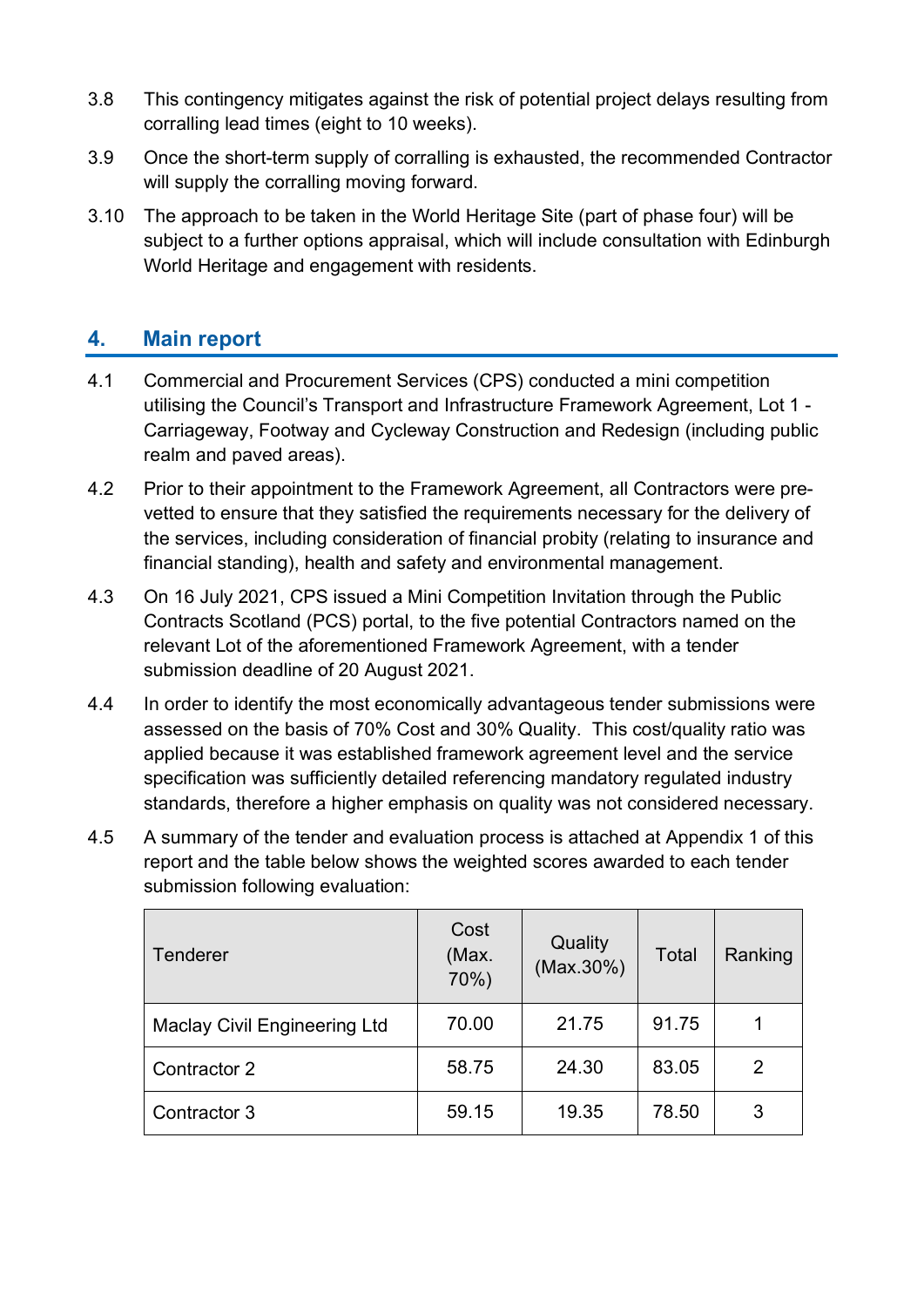- 4.6 To compliment the phased approach to corralling installation (described in section 3.10 of this report), a "serial contract" approach has been utilised whereby, subject to meeting a range of delivery related criteria in phase one (including on-budget and timely delivery), the recommended Contractor may be awarded the subsequent phase (and so on). Conversely, it was also specified that the Council may, at its discretion, delay or abandon subsequent phases.
- 4.7 The recommended Contractor's Bills of Quantities for phase one will be used as a basis for future phase costs.

## **5. Next Steps**

- 5.1 Subject to approval, the Contract will commence on 10 October 2021 and will assist the Council in delivering the CBR project and continuing to meet its statutory obligations with regards to the collection, treatment and disposal of waste and recycling materials.
- 5.2 The Contracts and Grants Management team and the appointed Contract Manager will ensure that effective contract management is delivered throughout the Contract lifecycle. A Contract Management and Handover report, detailing the necessary steps and measures, will be produced and agreed. It is envisaged that proactive contract management (to include robust monitoring of all appropriate management information, key performance indicators and budget/savings tracking) will assist in the delivery of an effective and efficient service for the City of Edinburgh throughout the duration of the Contract.

## **6. Financial impact**

- 6.1 The maximum anticipated contract value (for the delivery of all phases) is estimated at £1,673,320 over the full contract period (including potential extensions). This total includes a 10% contingency uplift to allow for any potential variation in deployment.
- 6.2 The cost will be met from the CBR project budget. In addition, funding has been sought from Zero Waste Scotland for the delivery of a range of elements of the CBR project (including the supply and installation of bin hubs corralling and associated road works).
- 6.3 It is anticipated that the outcome of the Zero Waste Scotland funding application will be known by the end of October 2021.
- 6.4 To calculate the contract value and estimated savings, estimated volumes were provided within the tender documentation. Tendered prices were then applied to the estimated volumes to establish a total cost for each tender.
- 6.5 The recommended Contractor's bid represents an estimated overall total saving of £145,000, against an average of tendered costs submitted by all Contractors.
- 6.6 During the contract period the Contract Manager will be responsible for the tracking "actual" savings, which will be dependent on contract usage.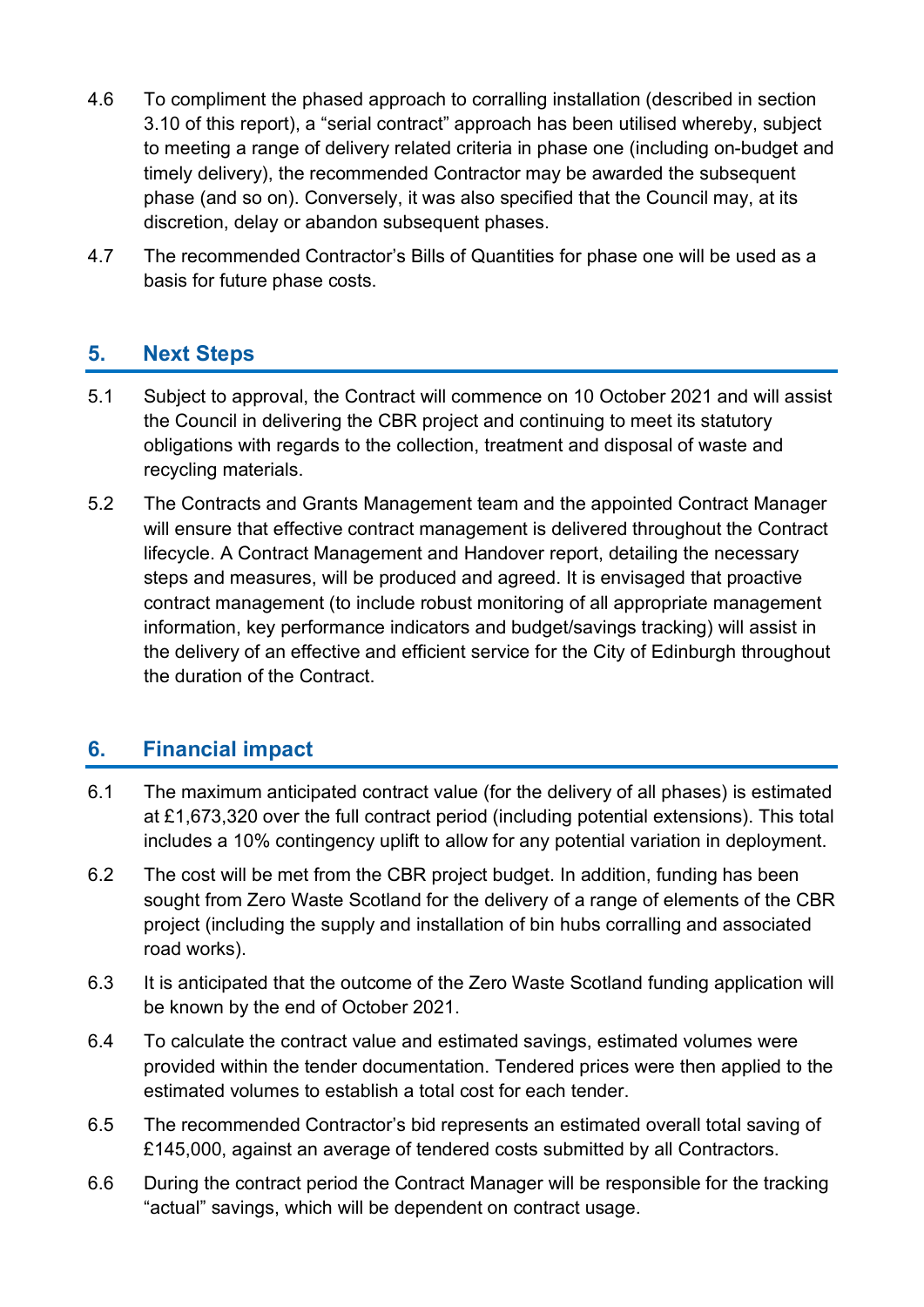6.7 The costs associated with procuring the proposed Contract are estimated to be between £10,000 and £20,000.

## **7. Stakeholder/Community Impact**

- 7.1 The citywide CBR project will affect around half of the city's residents and the following engagement was undertaken by the Waste and Cleansing Service prior to commencement of related procurement process.
	- 7.1.1 **Elected Member and Internal Stakeholder Engagement** As detailed within the Transport and Environment Committee Report of [5 December](https://democracy.edinburgh.gov.uk/ieListDocuments.aspx?CId=136&MId=331&Ver=4)  [2019,](https://democracy.edinburgh.gov.uk/ieListDocuments.aspx?CId=136&MId=331&Ver=4) on 3 October 2019 a 'Show Case' event was held for Elected Members and Internal Stakeholders at the Seafield Depot. The event included a presentation on the progress and next steps of the CBR project and different types of communal bins, bin housings and corralling options were displayed. In total around 30 people attended including Elected Members, stakeholders such as Edinburgh World Heritage, and Council officers. Feedback was collected at the end of the session which contributed to the approval of the parameters, criteria and type of bins required, as detailed in a report to Transport and Environment Committee on [27 February 2020.](https://democracy.edinburgh.gov.uk/ieListDocuments.aspx?CId=136&MId=332&Ver=4)
	- 7.1.2 **Community Engagement** As detailed within the Business Bulletin to the Transport and Environment Committee on [12 November 2020,](https://democracy.edinburgh.gov.uk/ieListDocuments.aspx?CId=136&MId=5660&Ver=4) Changeworks and the Council's Waste and Cleansing Team collaborated to deliver a series of on-street community engagement events across Edinburgh to inform the public about planned improvements to their waste and recycling service as part of the Council's CBR project. In addition, a "Residents' of Edinburgh" Communal Recycling Consultation was carried out by Changeworks in 2018 as detailed within the appendix of the Enhancing Communal Bin Collections update report to Transport and Environment Committee on [9 August 2018.](https://democracy.edinburgh.gov.uk/CeListDocuments.aspx?CommitteeId=136&MeetingId=4758&DF=09%2f08%2f2018&Ver=2)
	- 7.2 Concept Testing was undertaken in Albert Street which included the corralling of bin hubs, as detailed within the following two reports:
		- 7.2.1 Communal Bin enhancement report to Transport and Environment Committee on [20 June 2019](https://democracy.edinburgh.gov.uk/Data/Transport%20and%20Environment%20Committee/20190620/Agenda/item_711_-_communal_bin_enhancement_update.pdf) (Appendix 4 Albert Street – concept testing report).
		- 7.2.2 Communal Bin Enhancement Update Report to Transport and Environment Committee on 5 December 2019 (Appendix 1 – Concept testing monitoring summary. Including resident's consultation carried out by Changeworks).
- 7.3 The award of this contract will contribute to the realisation of Council Commitments numbers 18 (to "improve Edinburgh's air quality and reduce carbon emissions"), 23 (to "implement improvement plans for the Waste and Cleansing Service to improve street cleanliness in every ward"), 25 (to "increase recycling to 60% from 46%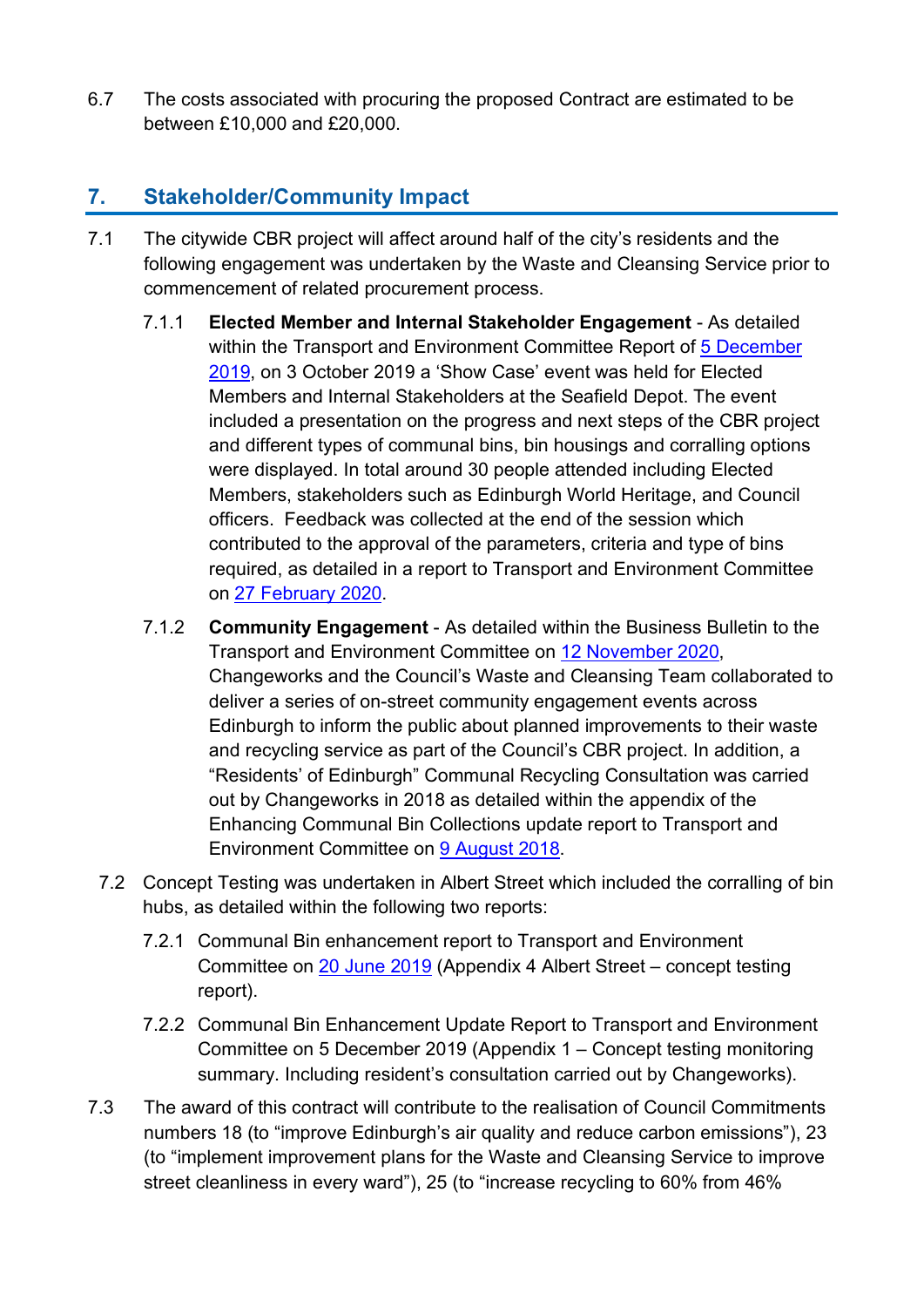during the lifetime of the administration") and 27 (to "tackle pavement parking and reduce street clutter to improve accessibility").

- 7.4 The recommended Contractor has committed to provide Community Benefits at Framework Agreement level. The total numerical value of business awarded to them through the Framework Agreement is transposed into points and then based on points accrued (annually or by mutual consent) the Contractor is required to deliver pre-agreed Community Benefits of sufficient social value, such as sponsorship of a local organisation or delivering a workshop in a school or community centre (linked to the Curriculum for Excellence).
- 7.5 The recommended Contractor has confirmed that they intend to pay workers (including any agency or sub-contractor workers) the Real Living Wage.
- 7.6 There are no negative impacts on carbon, adaption to climate change and sustainable development arising directly from this report. Further to the environmental benefits described in section 3.6 of this report, improvements to the quality of the waste and cleansing services is expected to result in an increase of the amount of waste recycled and support delivery of the Council's Waste and Recycling Strategy.
- 7.7 The procurement process followed is compliant with all relevant regulations as well as the Council's Contract Standing Orders. The risk of legal challenge relating to this procurement exercise has therefore been minimised.

## **8. Background reading/external references**

- 8.1 The proposed service will contribute to the success of [Council Commitments](https://www.edinburgh.gov.uk/council-commitments/delivering-sustainable-future) 18, 23, 25 and 27.
- 8.2 The Council's [Waste and Cleansing Strategy.](https://www.edinburgh.gov.uk/recycling-3/waste-strategy?documentId=12780&categoryId=20295)
- 8.3 The Communal Bin Review project [website.](https://www.edinburgh.gov.uk/binhubs)

#### **9. Appendices**

9.1 Appendix 1 - Summary of Tendering and Tender Evaluation Processes.